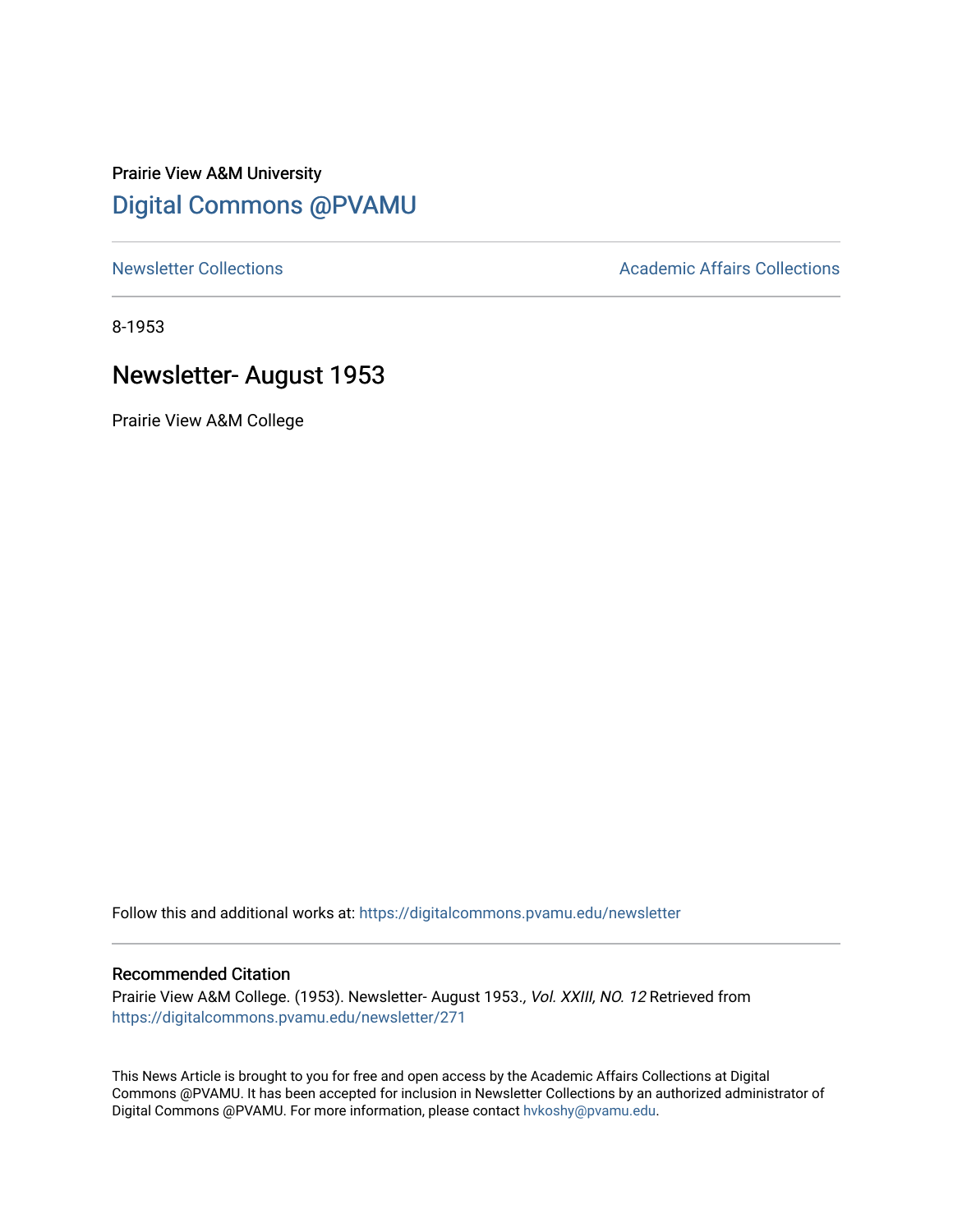# NEWSLETTER

The W. R. Banks Library Prairie View A. & M. College Prairie View, Toxas

**RYEL COMUS** 

VOCATIONAL AGRICULTURAL TEACHERS CONFERENCE VOCATIONAL HOMEMAKERS CONFERENCE SUMMER SCHOOL COMMENCEMENT **FARMERS' SHORT COURSE** 

provide professor, Classes - Anna Provide Providence Providence (August) St

to control consider control of the service in the control of the control of the service of the control of the

AUGUST, 1953